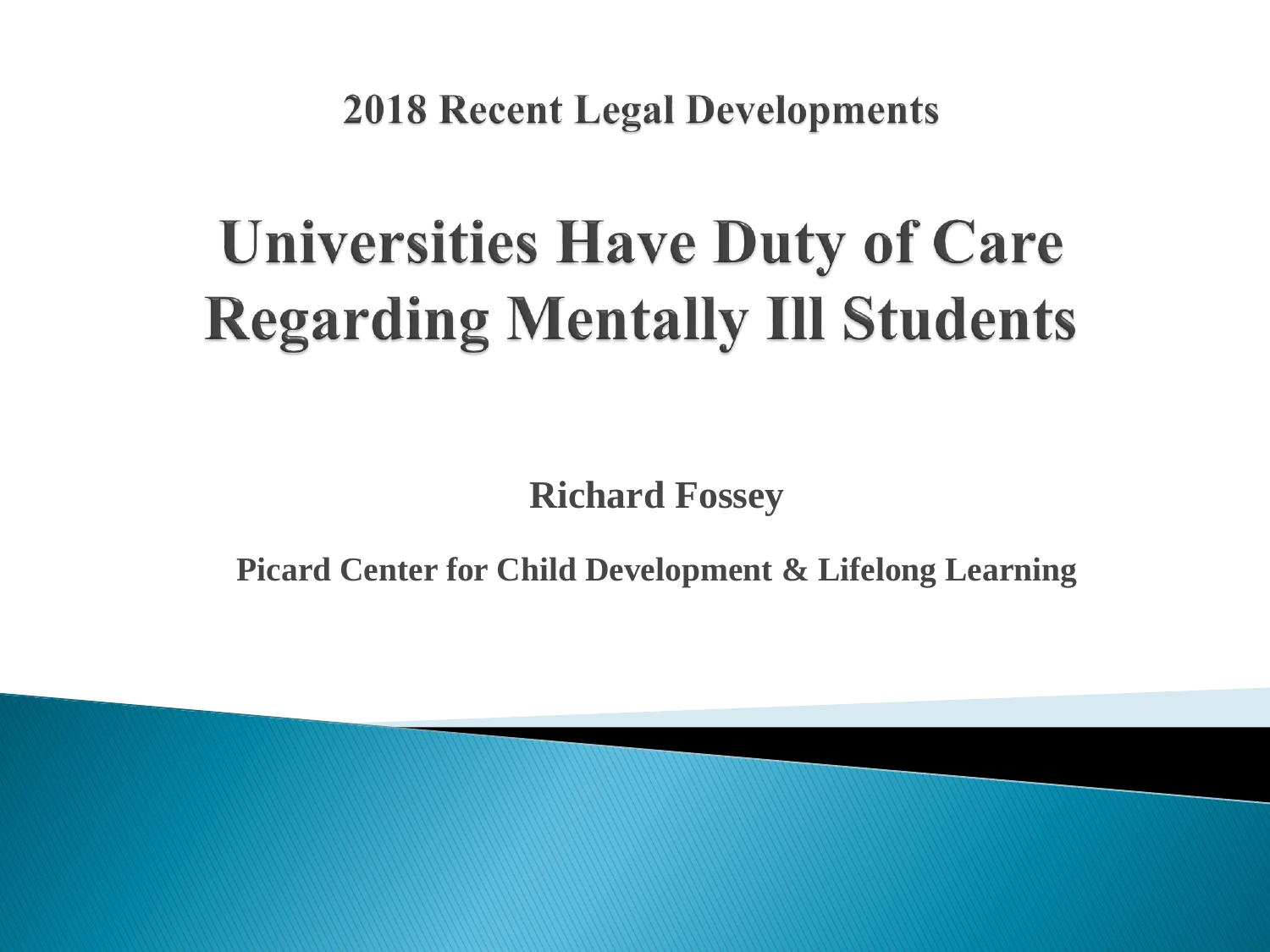#### Commonwealth of Virginia v. Peterson  $(Va. 2013)$

- ▶ State of Virginia (Virginia Tech) sued for negligence in aftermath of 2007 massacre.
- ▶ Day of mass shooting, police first believed they were dealing with a domestic shooting.
- Later that morning, Seung–Hui Cho went to Norris Hall and shot 49 people on campus with two semi-automatic pistols, killing 32 and wounding 17. Several other victims were injured jumping from windows to escape Cho. As police stormed Norris Hall to find and arrest Cho, he shot himself in the head with a pistol, and died instantly.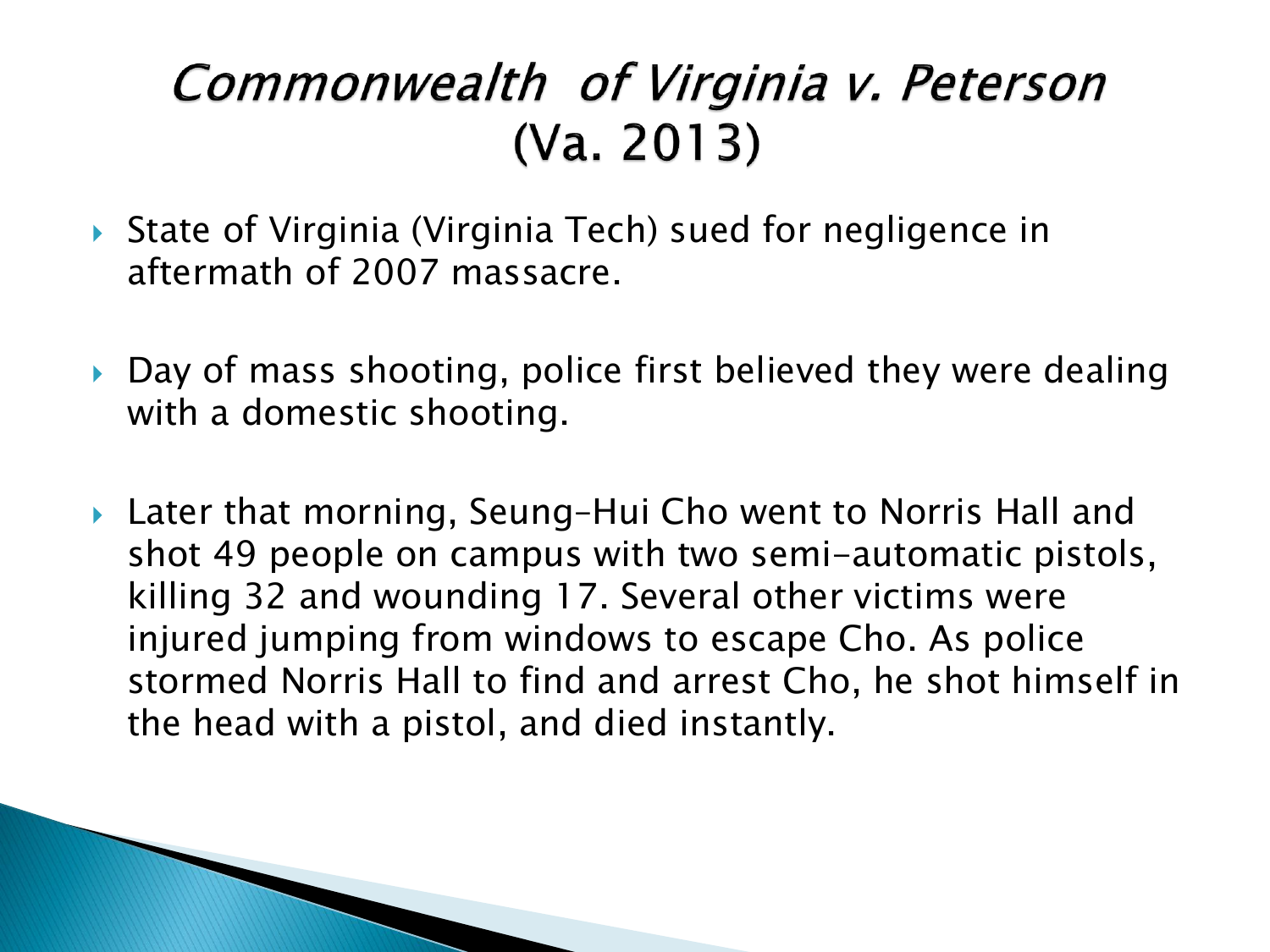#### Commonwealth of Virginia v. Peterson  $(Va. 2013)$

 $\blacktriangleright$  "In this case, the Commonwealth knew that there had been a shooting in a dormitory in which one student was critically wounded and one was murdered. The Commonwealth also knew that the shooter had not been apprehended. At that time, the Commonwealth did not *know* who the shooter was, as law enforcement was in the early stages of its investigation of the crime. However, based on representations from three different police departments, Virginia Tech officials believed that the shooting was a domestic incident and that the shooter may have been the boyfriend of one of the victims. Most importantly, based on the information available at that time, the defendants believed that the shooter had fled the area and posed no danger to others."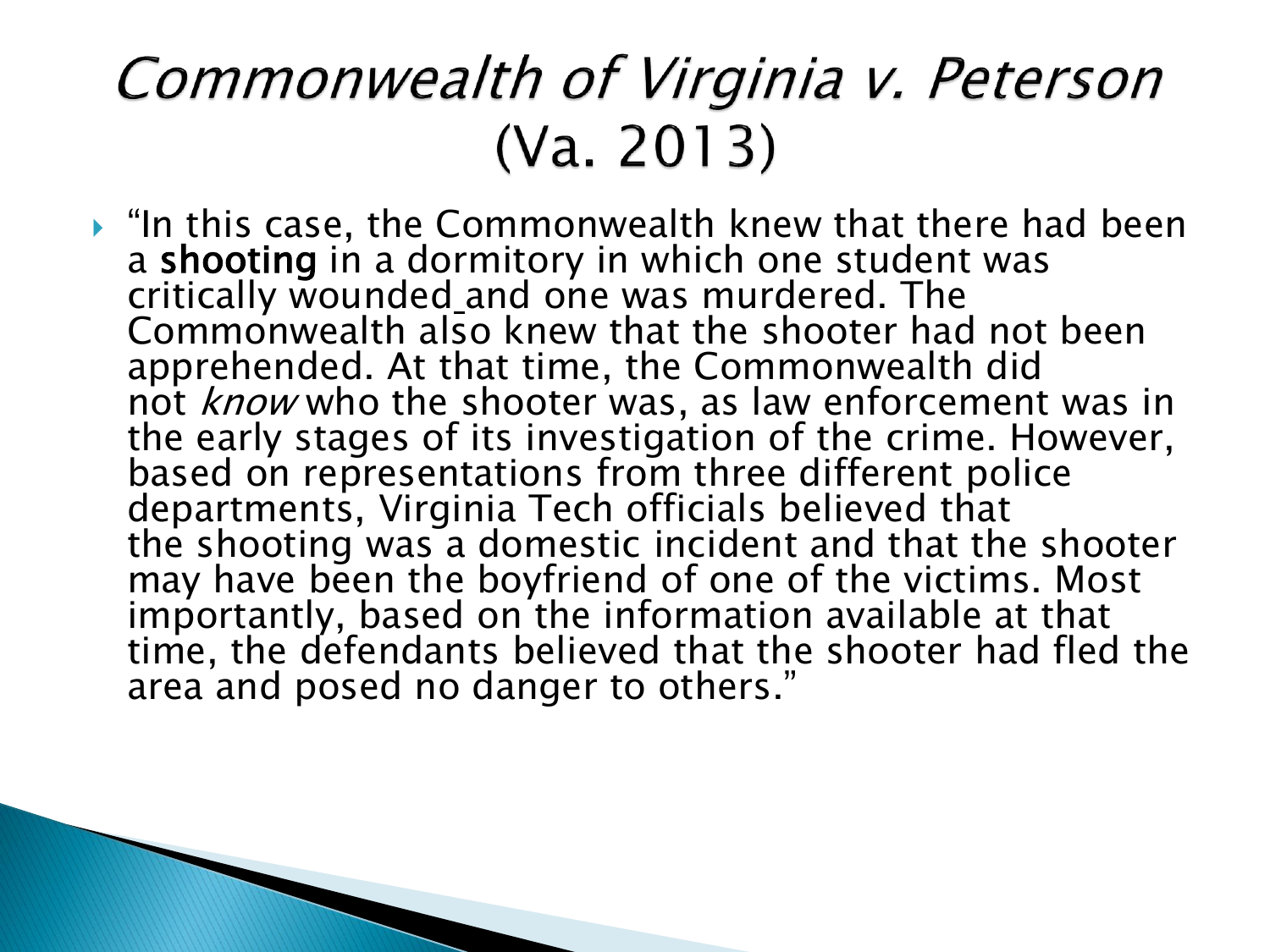#### Commonwealth of Virginia v. Peterson  $(Va. 2013)$

 Based on the limited information available to the Commonwealth prior to the shootings in Norris Hall, it cannot be said that it was known or reasonably foreseeable that students in Norris Hall would fall victim to criminal harm. Thus, as a matter of law, the Commonwealth did not have a duty to protect students against third party criminal acts.

 $\blacktriangleright$ 

 Assuming without deciding that a special relationship existed between the Commonwealth and Virginia Tech students, based on the specific facts of this case, as a matter of law, no duty to warn students of harm by a third party criminal arose.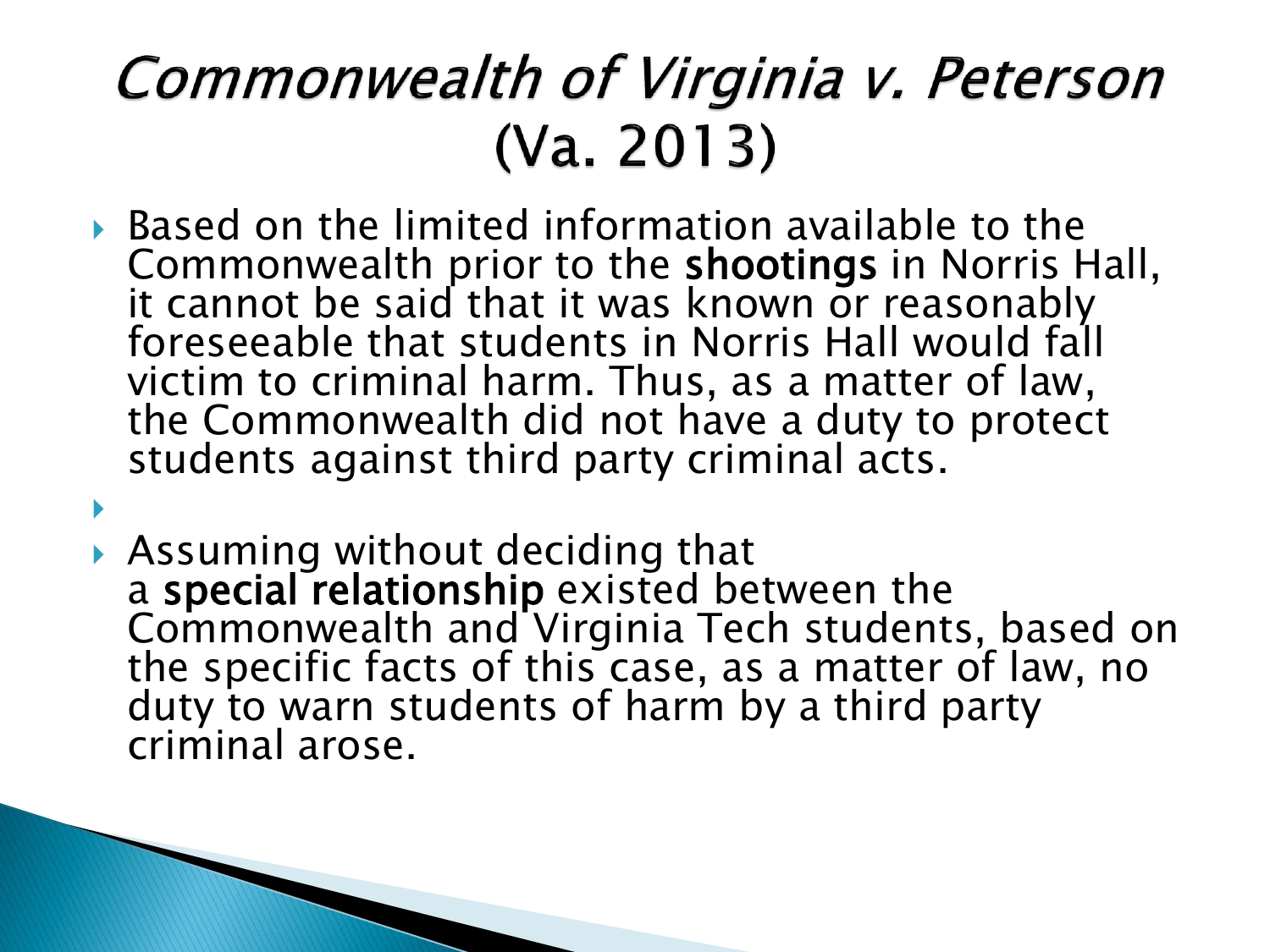#### Thomas v. Bd. of Trustees of Nebraska State Colleges (Neb. 2017)

- ▶ Tyler Thomas (age 19) resided in dorm room next to dorm room of Joshua Keadle (age 29). Thomas disappeared. Keadle admitted to being with her on night of murder. Then he took the Fifth.
- $\blacktriangleright$  Keadle had had 2 sexual harassment claims filed against him at the college.
- ▶ Housing director received email warning that Keadle had been charged with "forcible fondling" of female.
- After Thomas' disappearance, Keadle convicted of raping a 15-year-old.

**The Company of Company of Company**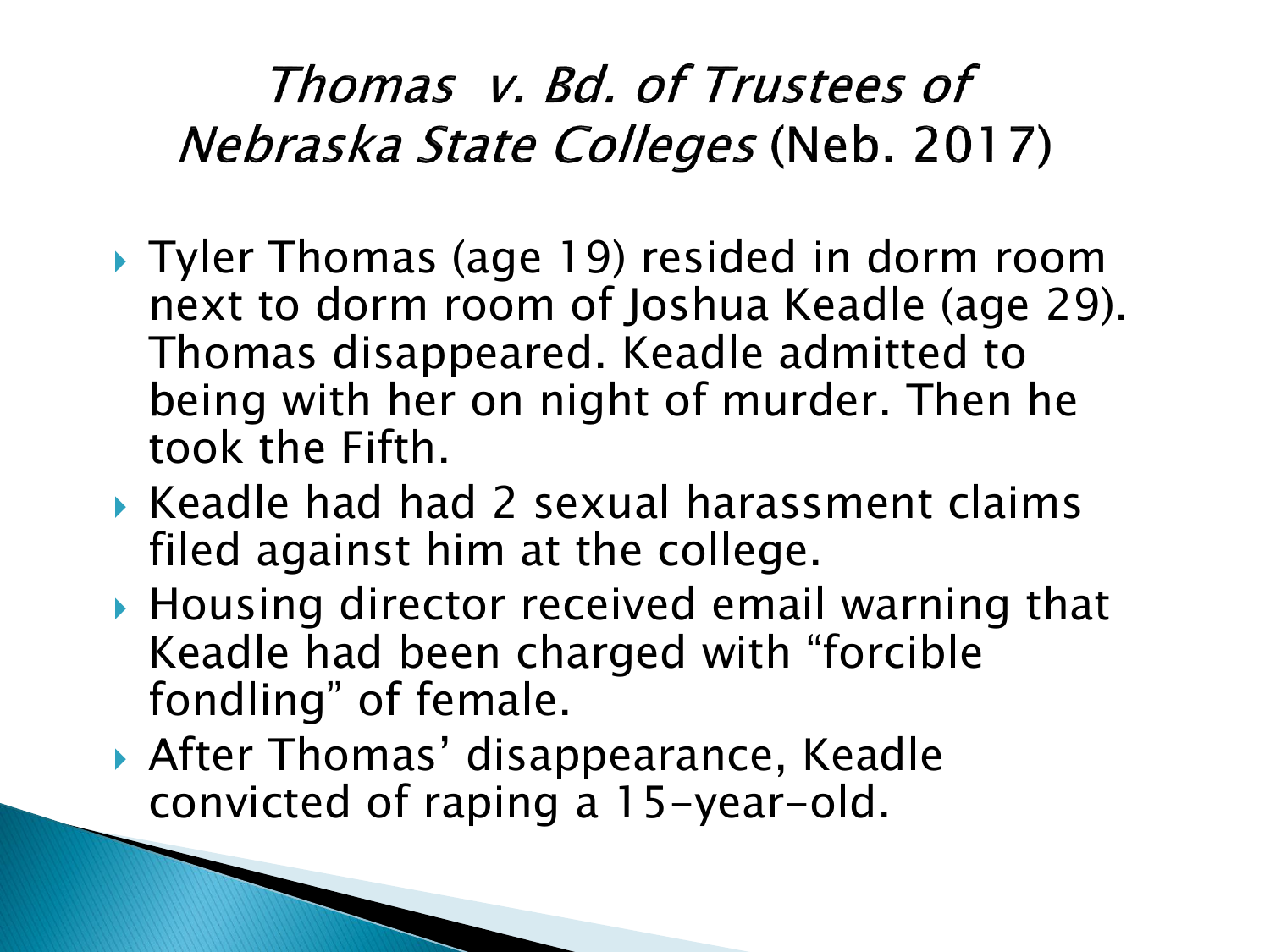## *Thomas* case (continued)

- The facts indicate that Keadle's behavior was seriously problematic for PSC and other students, but not reasonably indicative that he posed a risk of a violent assault on the person of another student. And although the Board might have anticipated continued problems with Keadle, no reasonable fact finder could find that the harm that occurred was a reasonably foreseeable risk based upon the circumstances present in this case. That is, nothing in the record indicates there was a risk that Keadle's conduct would result in the abduction, rape, and murder of another student.
- ▶ College owed duty of care to Thomas, but Thomas's abduction not foreseeable. College not liable.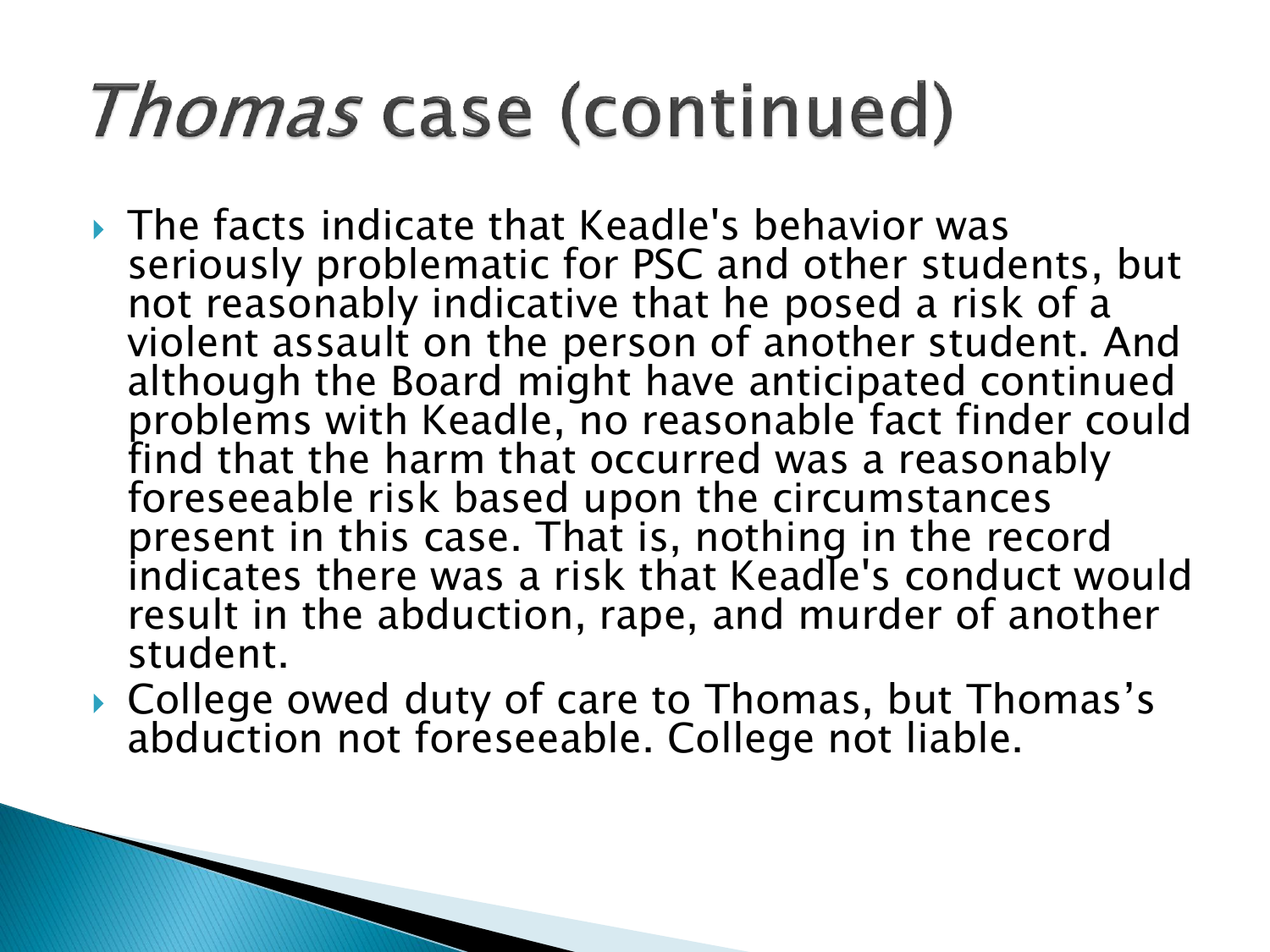#### Nguyen v. Mass. Institute of Technology

- ▶ On June 2, 2009, Nguyen, 25-year-old doctoral student in M.I.T. marketing program, commits suicide by jumping off roof of campus building.
- Family sues, alleging negligence by M.I.T.

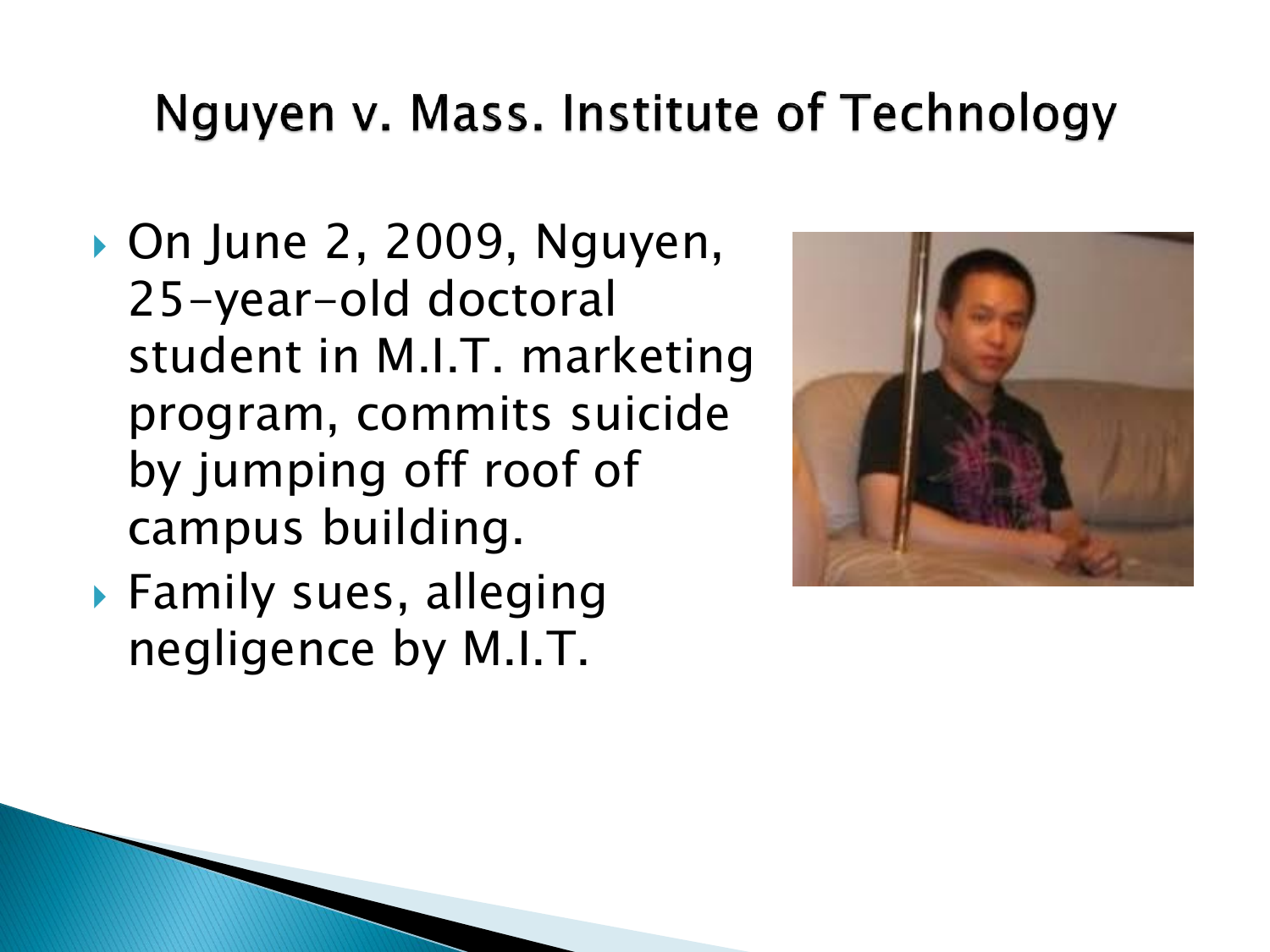### M.I.T. resources & off-campus resources

- ▶ 2 Marketing professors (Prelec and Wernerfelt)
- Assistant Dean for Student Support Services (Randall)
- ▶ MIT Ph.D. program coordinator (Cayley)
- ▶ MIT Office of Student Disability Services
- MIT Psychologist
- ▶ 9 private mental-health professionals
- ▶ 91 in-person visits 2006-2009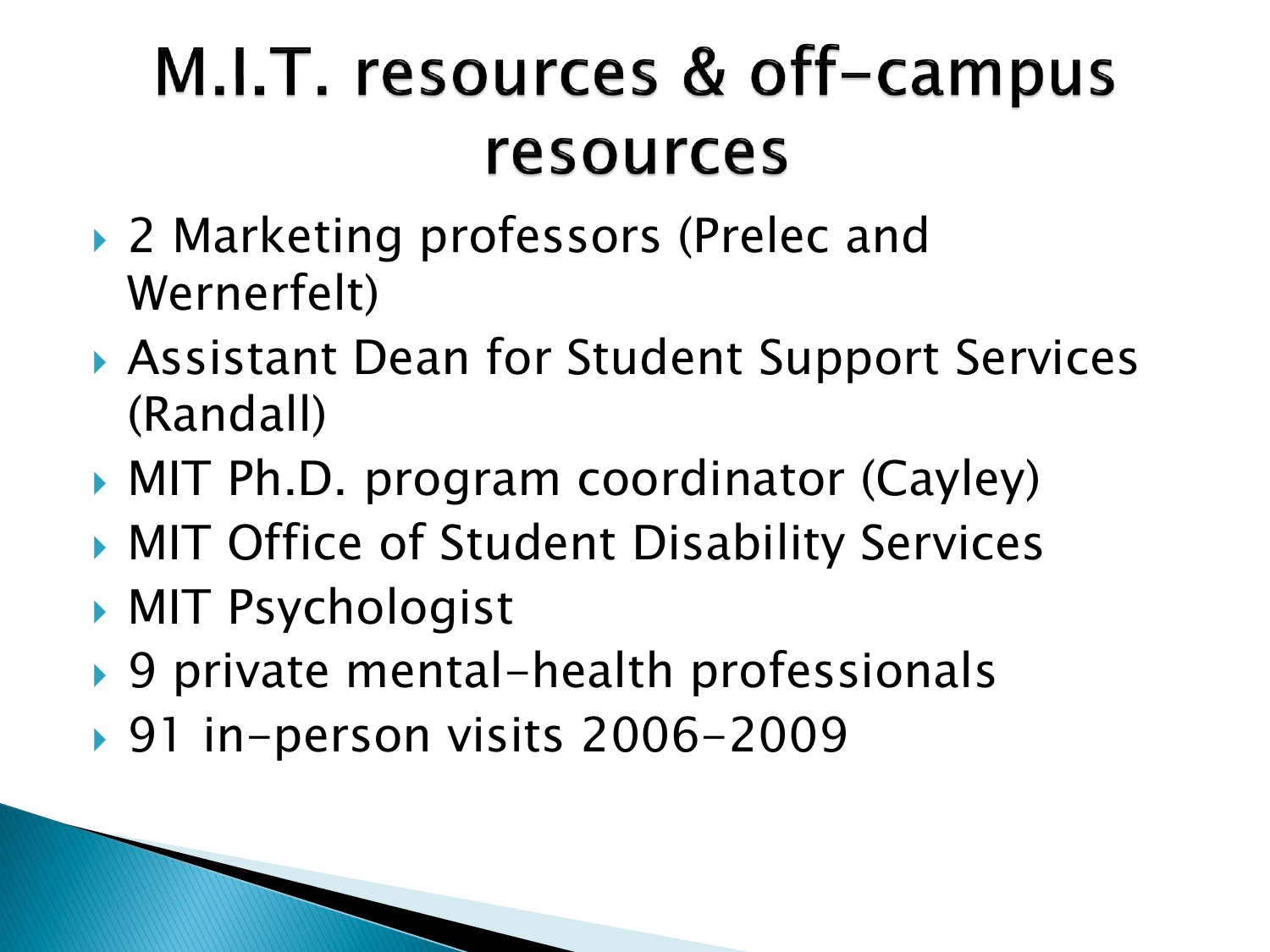# **Mass. Supreme Court ruling:**

 "[A] university has special relationship with a student and a corresponding duty to take reasonable measures to prevent his or her suicide in the following circumstances: Where a university has actual knowledge of a student's suicide attempt that occurred while enrolled at the university or recently before matriculation, or of a student's stated plans or intentions."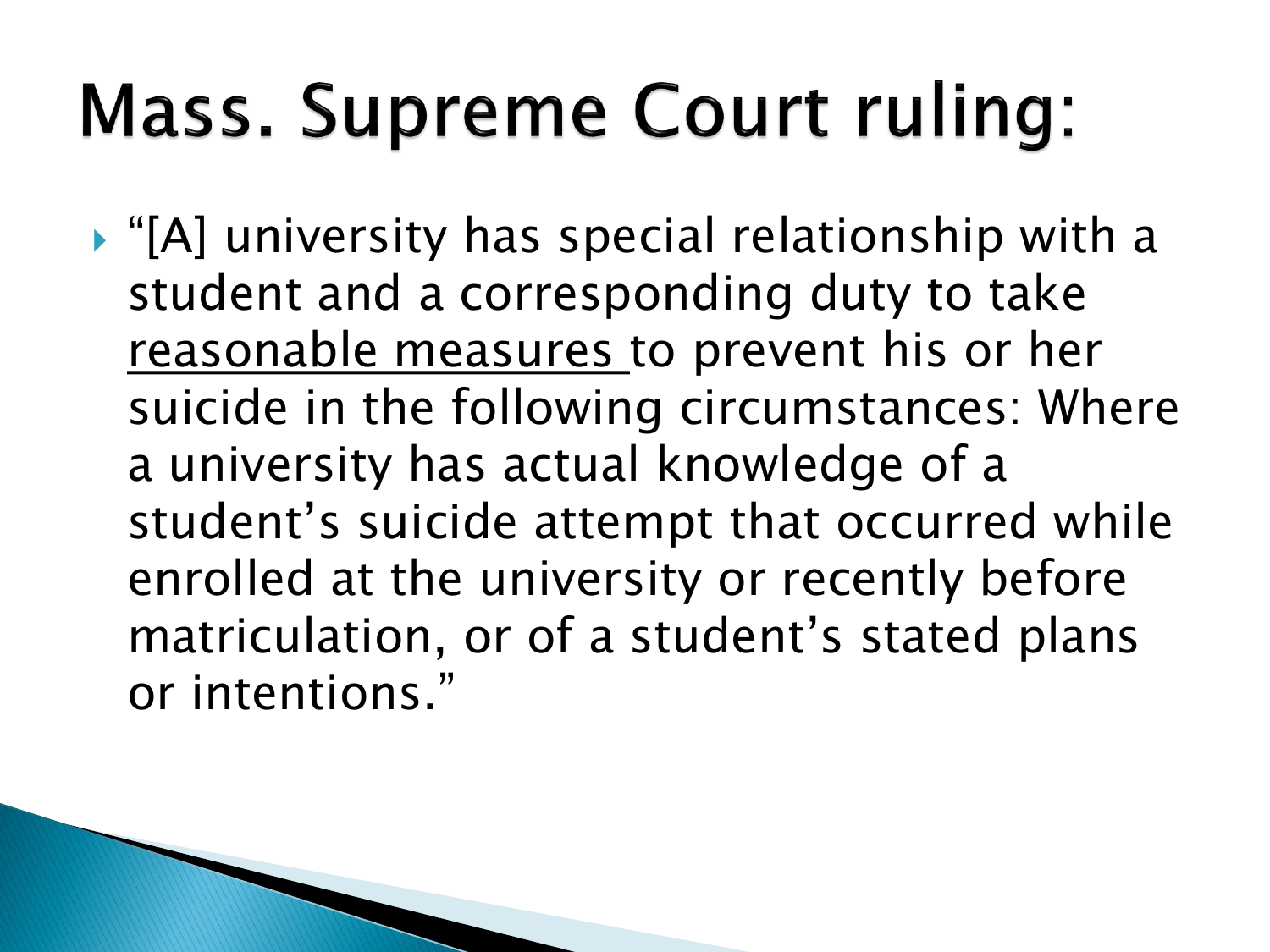## **Reasonable measures:**

- ▶ Initiating suicide-prevention protocol
- "contact the appropriate officials at the university empowered to assist the student on obtaining clinical care from medical officials"
- If student refuses assistance, contact student's emergency contact
- In emergency situations, contact police, fire, or emergency medical personnel.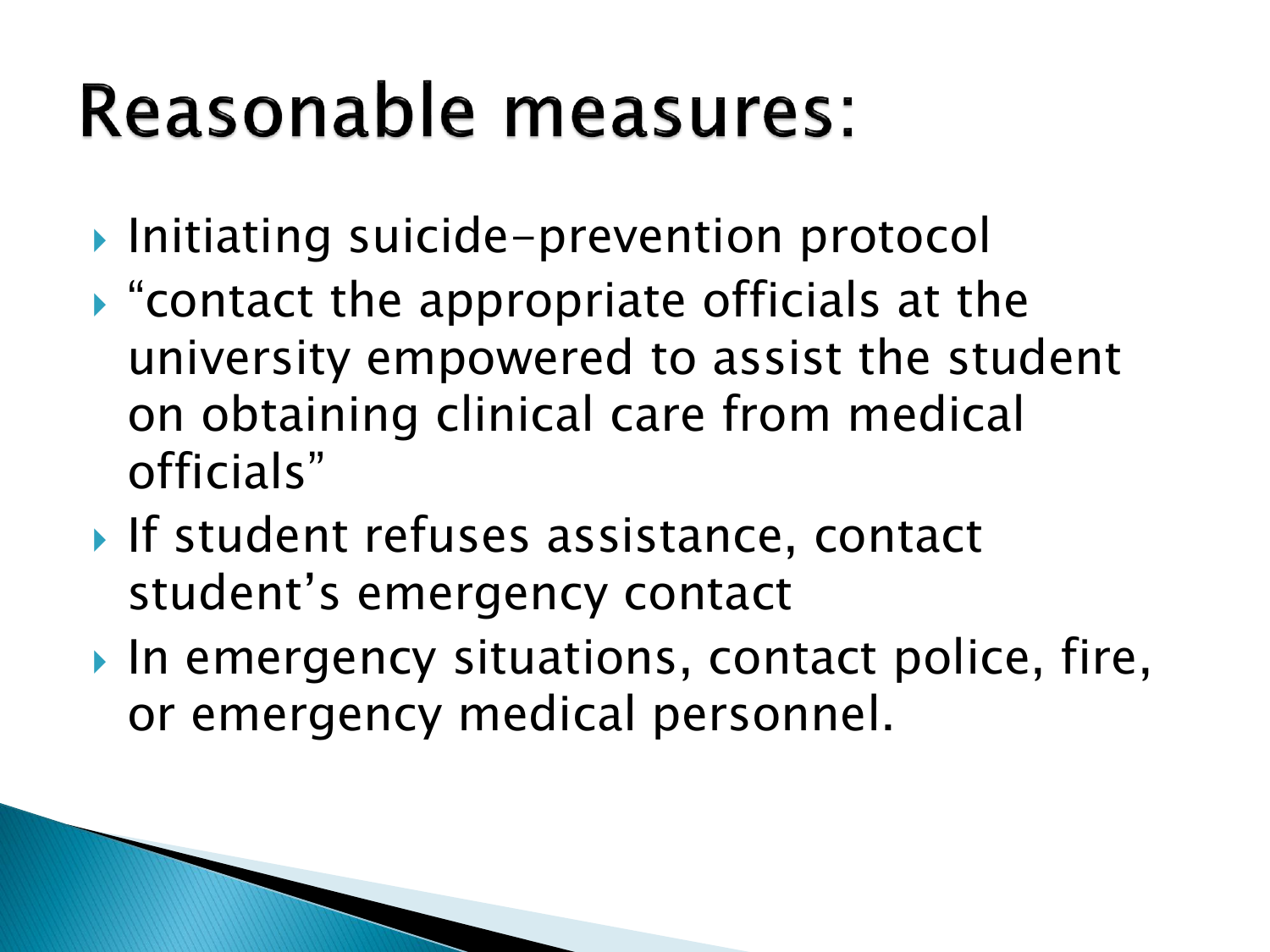# **Other Jurisdictions:**

▶ No third-party due for another' suicide. See Jahn v. State of Iowa (2000).

- Governmental or charitable immunity in many states.
- ▶ *Nguyen* decision runs counter to law in other jurisdictions and seems to be a swing back toward in loco parentis.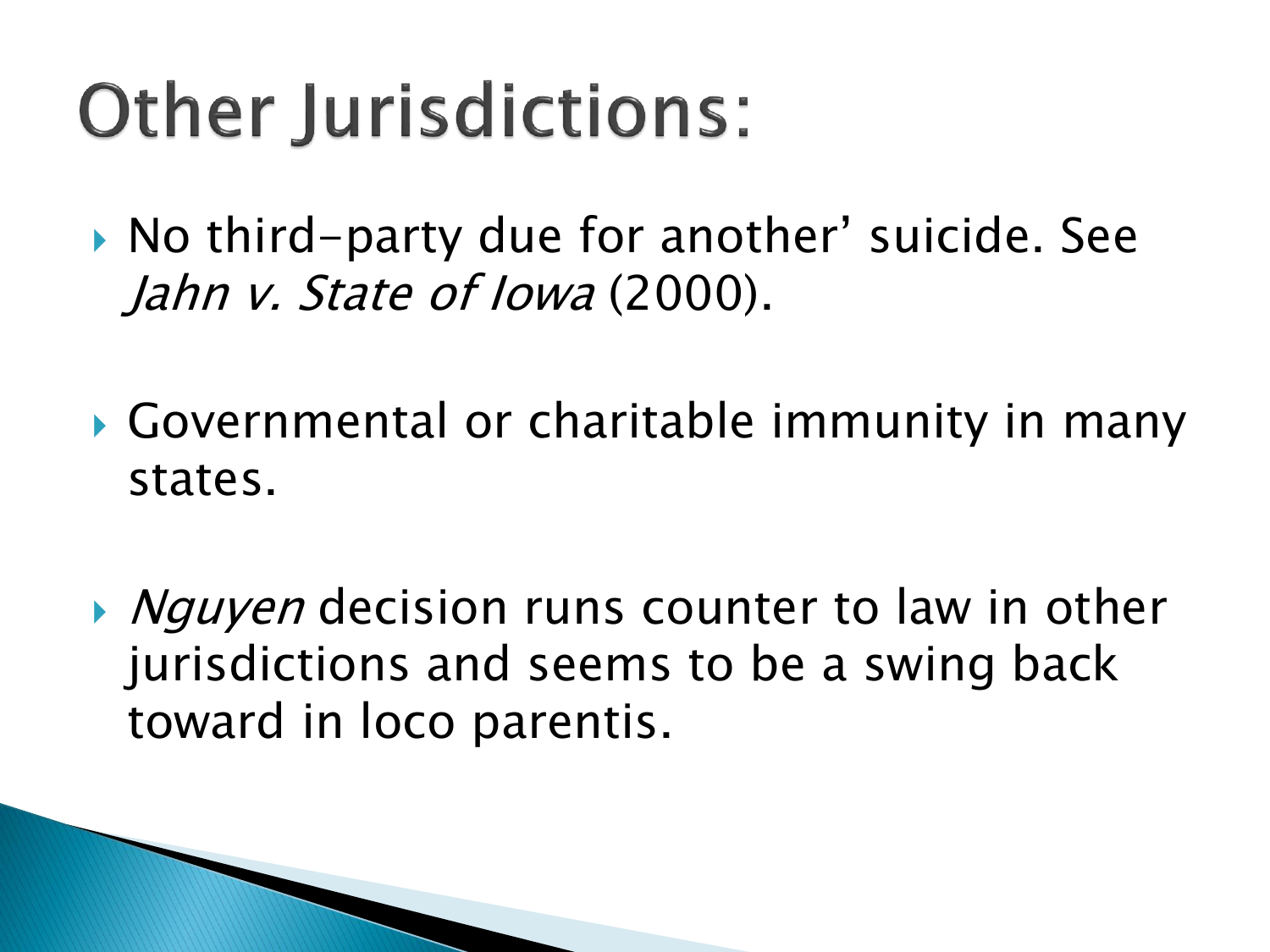#### Regents of Univ. of Calif. v. Superior **Court (Cal. 2018)**

▶ Damon Thompson, UCLA student, stabs Katherine Rosen. Charged with attempted murder. Diagnosed as schizophrenic and found not guilty by reason of insanity.

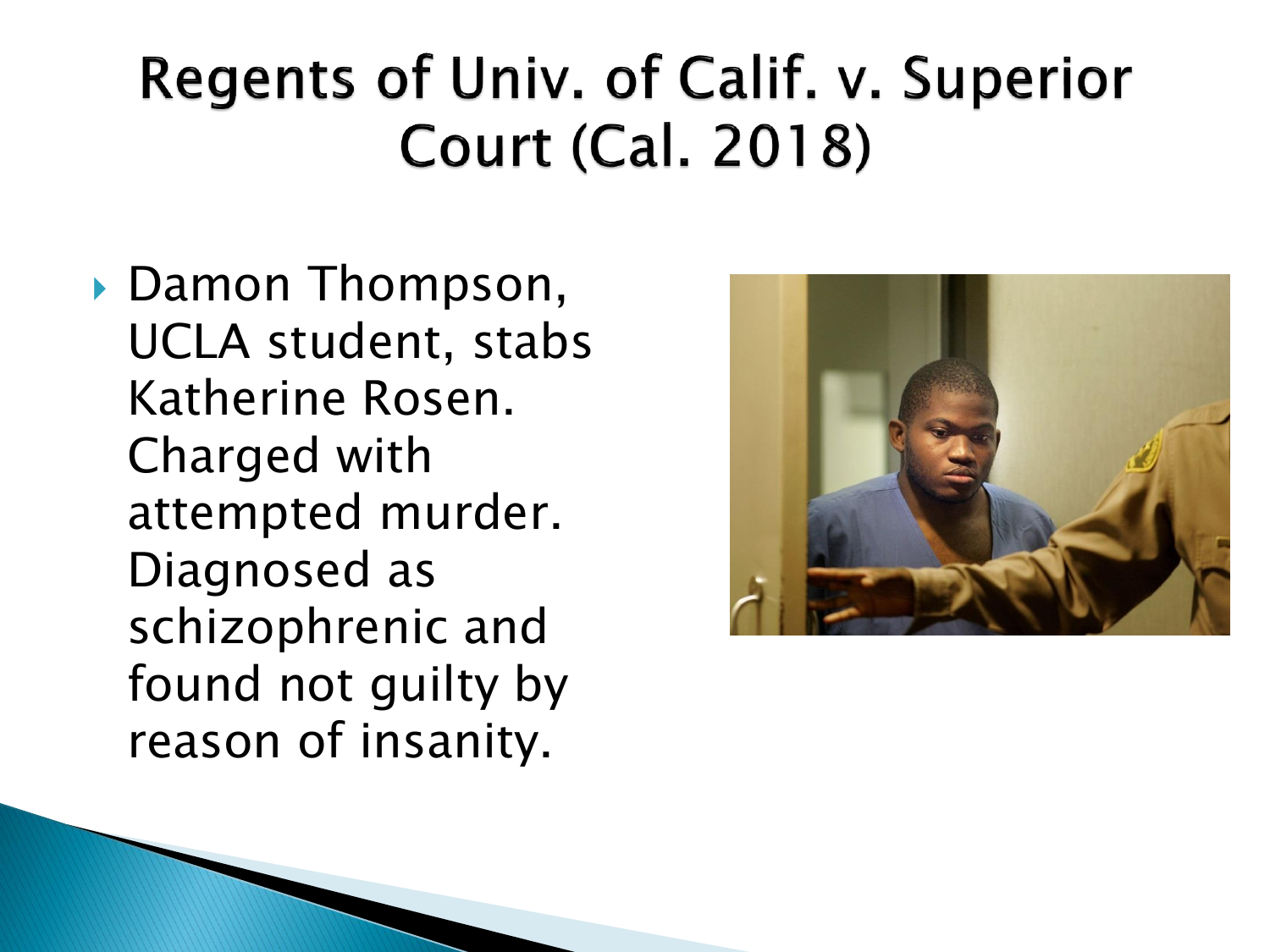### Regents of Univ. of Calif.

- ▶ Claimed people were talking about him
- UCLA moved him to new dorm and referred concerns to response team
- ▶ More disruptive behavior in 2d dorm. Campus police escorted him to emergency room.
- ▶ March 2009: Was prescribed medications and saw UC psychologist and psychiatrist.
- Moved to single room in his second dorm.
- Admitted thinking about harming others.
- UC psychiatrist recommended *involuntary* commitment if thoughts of harming others worsened.
- ▶ Thompson Attacked Rosen on October 8, 2009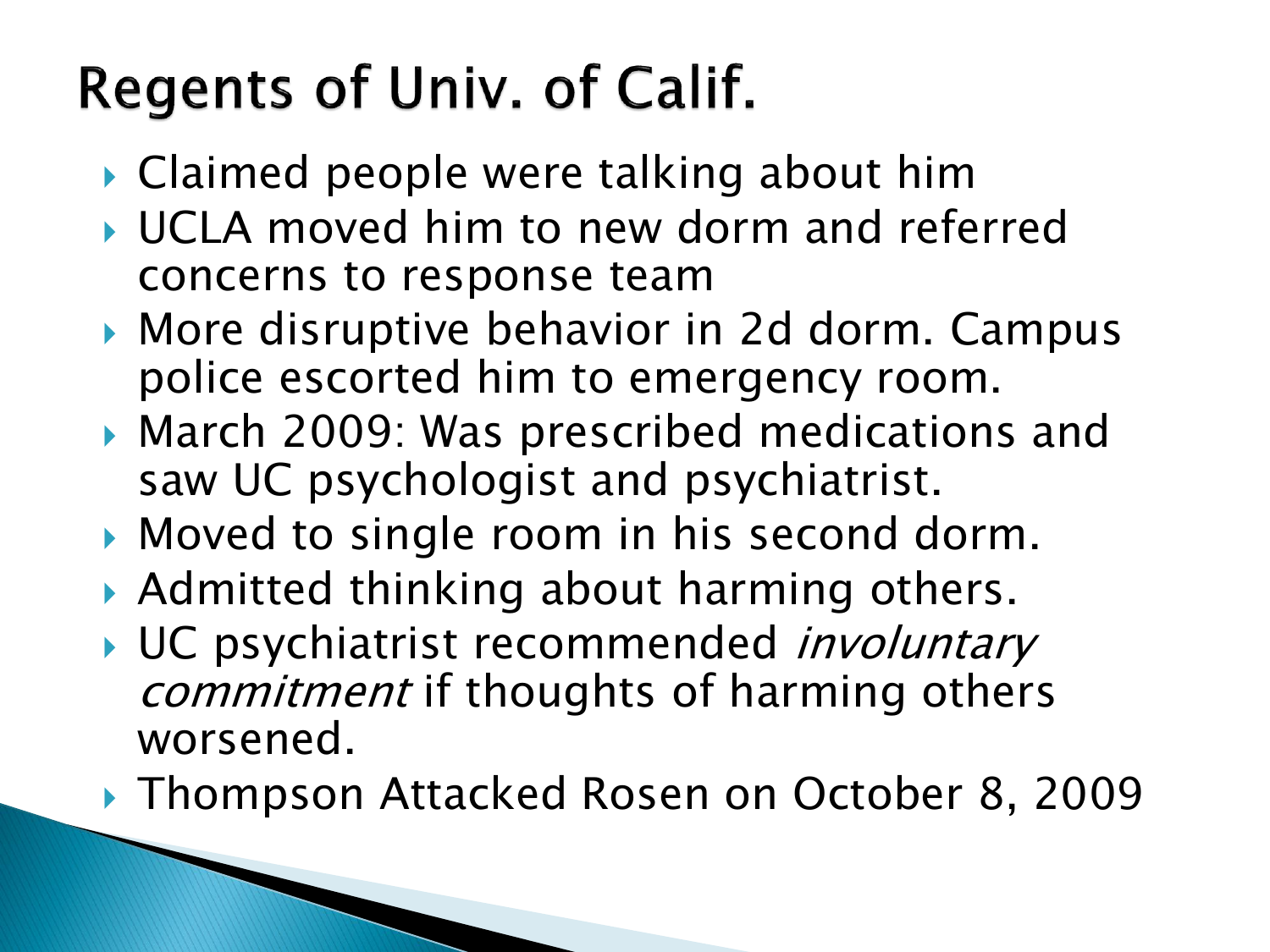# Regents v. Univ. of Calif.

- University in "special relationship" with students who are vulnerable and depend on university to protect them.
- ▶ "[A]s a consequence of the special relationship recognized here, colleges generally owe a duty to use reasonable care to protect their students from foreseeable acts of violence in the classroom or during curricular activities."